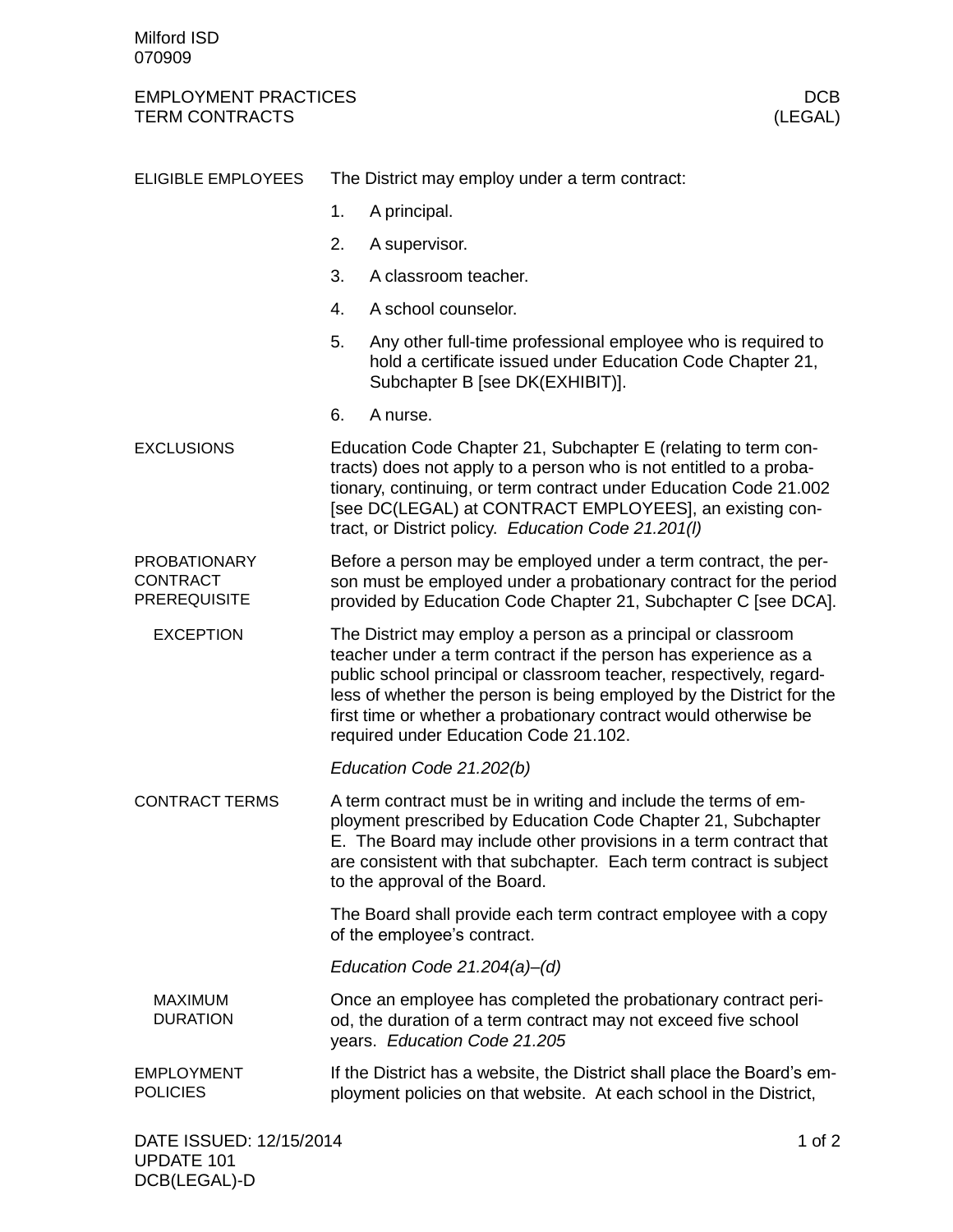Milford ISD 070909

## EMPLOYMENT PRACTICES **EMPLOYMENT** PROTECTIVE SECURE 2012 12:00 DCB TERM CONTRACTS (LEGAL)

the Board shall make a copy of the employment policies available for inspection at a reasonable time on request.

On request, the Board shall also provide each term contract employee with a copy of the employment policies.

Education Code 21.204(d)

An employee does not have a property interest in a term contract beyond its term. Education Code 21.204(e) PROPERTY INTEREST